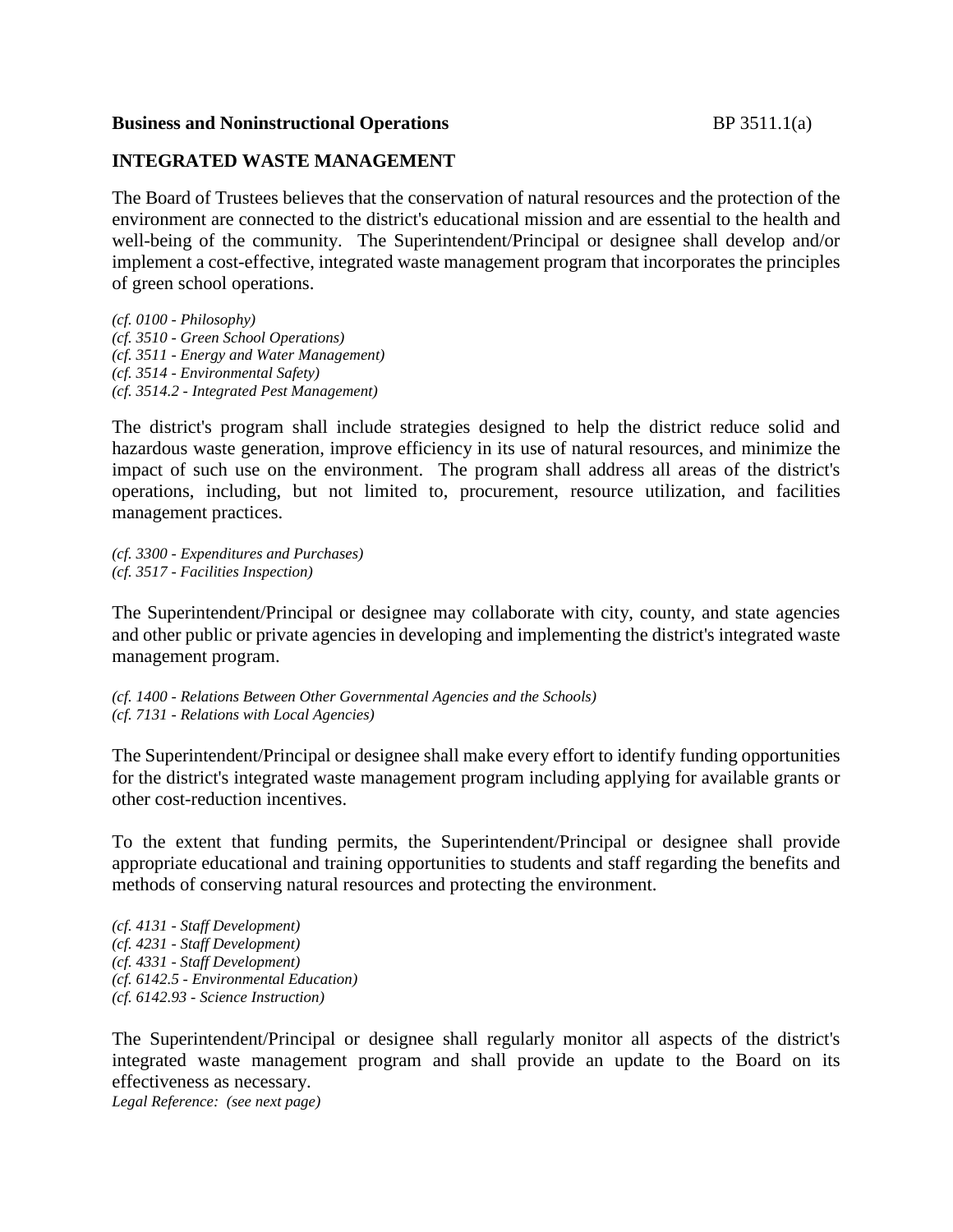#### **INTEGRATED WASTE MANAGEMENT** (continued)

*Legal Reference:*

*EDUCATION CODE 8700-8707 Environmental education 17070.96 Leroy F. Greene School Facilities Act of 1996, consideration of high performance standards 17072.35 New construction grants; use for designs and materials for high performance schools 32370-32376 Recycling paper 33541 Environmental education PUBLIC RESOURCES CODE 25410-25421 Energy conservation assistance 40050-40063 Waste management; integrated waste management 41780 Waste diversion 42620-42622 Source reduction and recycling programs 42630-42647 School site source reduction and recycling 42649-42649.7 Recycling of commercial solid waste CODE OF REGULATIONS, TITLE 14 17225.12 Commercial solid waste*

*Management Resources:*

*WEB SITES CSBA: http://www.csba.org*

*California Department of Resources Recycling and Recovery: http://www.calrecycle.ca.gov/ReduceWaste/Schools California Division of State Architect: http://www.dgs.ca.gov/dsa California Energy Commission: http://www.energy.ca.gov California Environmental Protection Agency: http://www.calepa.ca.gov U.S. Environmental Protection Agency: http://www.epa.gov*

Policy **CUDDEBACK UNION ELEMENTARY SCHOOL DISTRICT** adopted: December 11, 2019 Carlotta, California